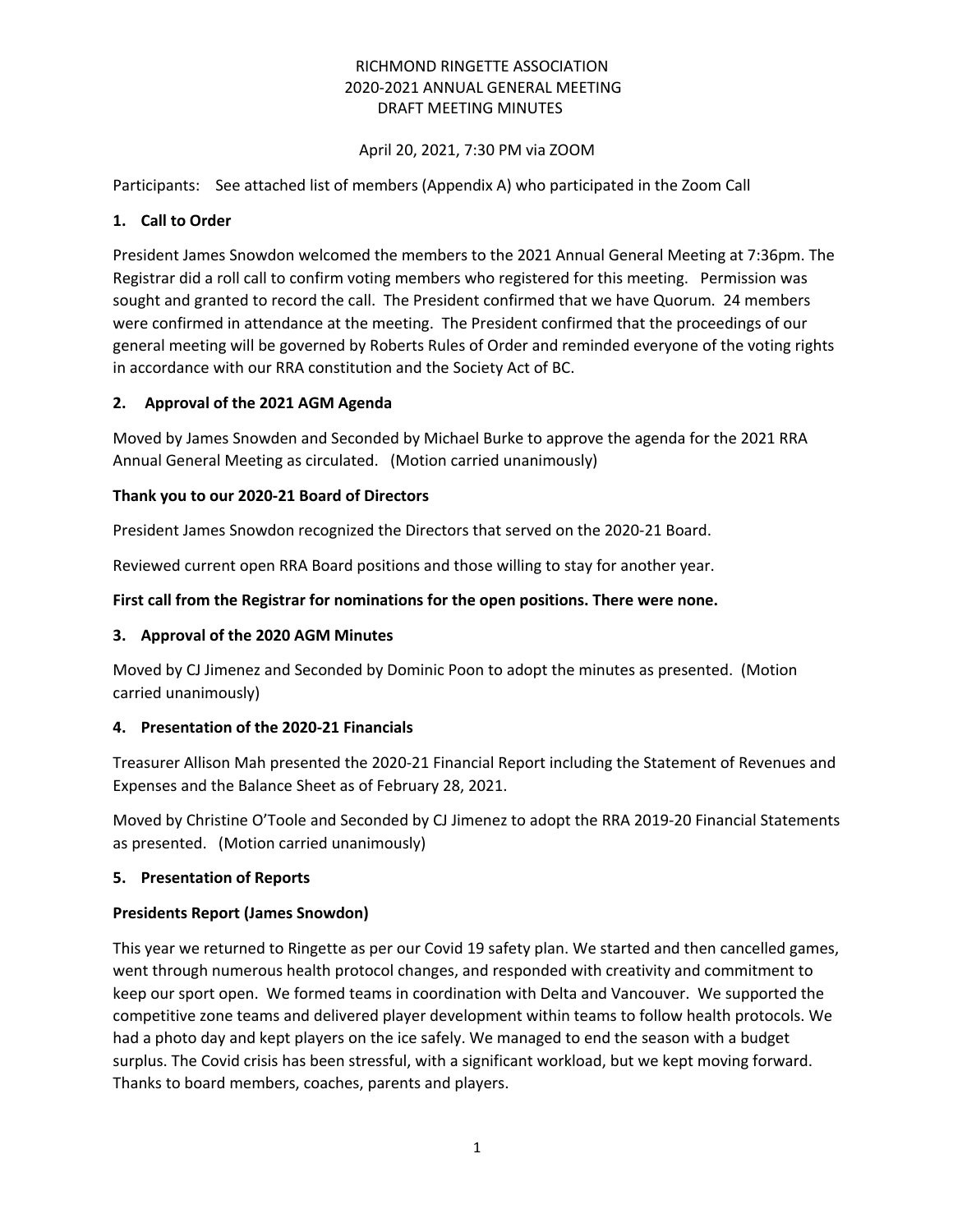# RICHMOND RINGETTE ASSOCIATION 2020-2021 ANNUAL GENERAL MEETING DRAFT MEETING MINUTES

#### **Secretary Report (Alisa Magnan)**

-The RRA held monthly Board meetings from July 2020 through to March 2021 -Each Director signed a Code of Conduct Form and completed a Criminal Record Check -The Association tracked Coach Certification and Criminal Record Check compliance for all of our coaches/managers

## **Registrar Report (Tannis Tapley)**

**-** Total Registrations – 120 FUN  $1 - 15$ , FUN  $2 - 13$ , U10  $- 14$ , U12  $- 12$ , U14  $- 10$  (7 Club and 3 Zone), U16  $- 8$  (6 Club and 2 Zone), U19 – 7 (2 Club and 5 Zone), 18+ - 8, Masters – 21, NRL – 12

#### **Director of Coaching Report (Michael Burke)**

- challenging year for coaches -U14 team was split between 2 Vancouver teams, so coaches were also separated

- Overall the year went as well as it could

## **Equipment (Eileen Gow)**

- decided not to distribute game jerseys due to covid, -decided to no longer be lending out helmets -sold one cage, -had a small amount of new players that we were able to lend equipment to

## **Head of Officials (George Heinrich)-** no report

#### **Ice Allocator (Troy Takasaki)**

- worked with Delta, Vancouver, and Richmond to allocate the ice times. Tannis helped put the ice times in team snap.

-Schedules often changed because of the changing health orders.

-Games were played for 2-3 weeks in November.

-We were glad the players were able to get on the ice, even though it was a difficult year

## **Webmaster (CJ Jimenez Schneider)**

- We are happy with the new website on TeamSnap platform that enabled monetary transactions

#### **Promotions (Teresa de la Boursodiere)-** no report

## **RACA (Laura Takasaki)**

- profits are down this year

-RACA organized a new mural outside the rink, kept arenas open and safe

-thanks to Dom for being the RACA chair

## **Second call from the Registrar for nominations for the open positions. There were none.**